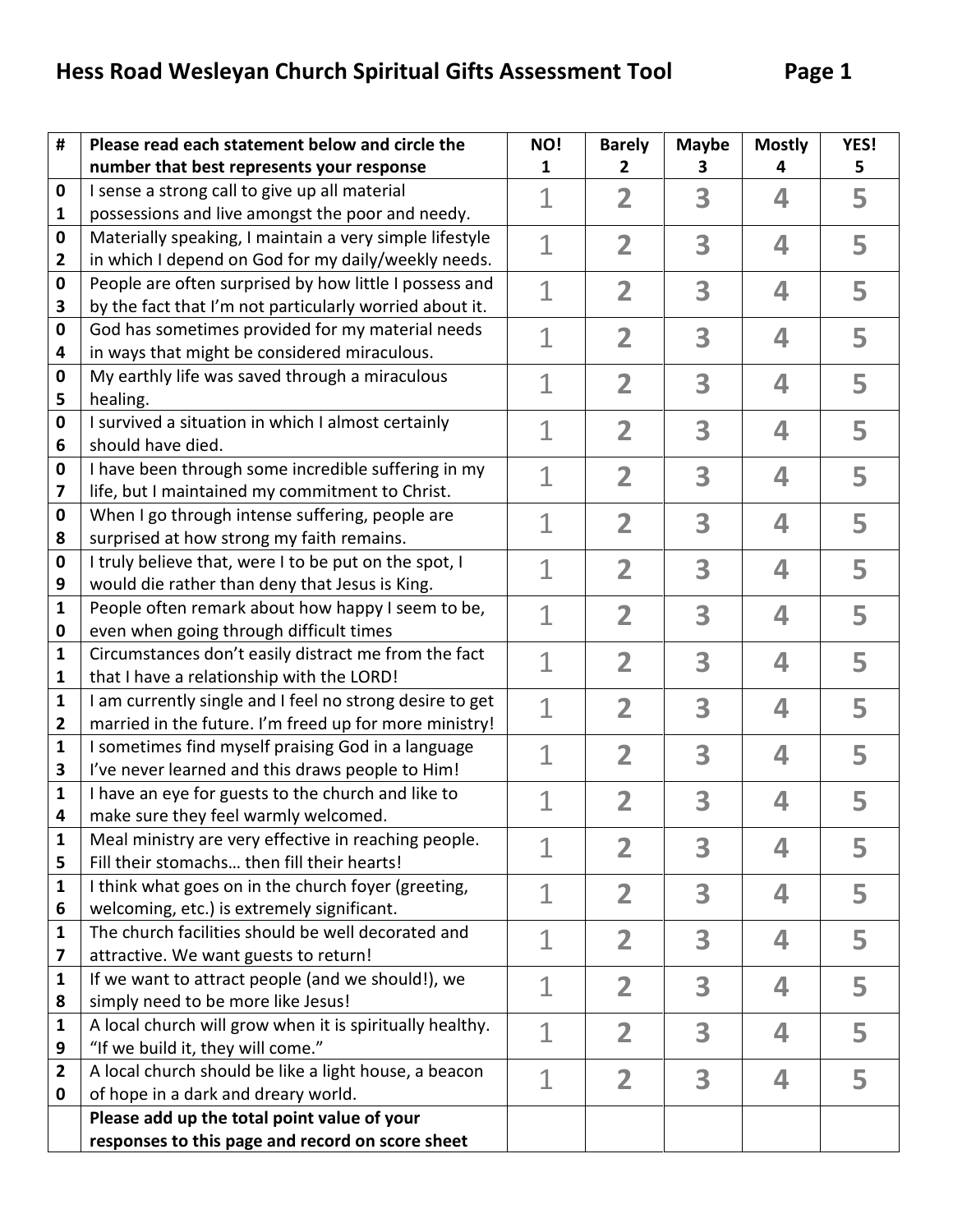| #                       | Please read each statement below and circle the                                          | NO!          | <b>Barely</b>           | <b>Maybe</b> | <b>Mostly</b> | YES! |
|-------------------------|------------------------------------------------------------------------------------------|--------------|-------------------------|--------------|---------------|------|
|                         | number that best represents your response                                                | 1            | $\mathbf{2}$            | з            | 4             | 5    |
| $\mathbf{2}$            | People are helped by things that I write (books,                                         | $\mathbf 1$  | $\overline{\mathbf{2}}$ | 3            | 4             | 5    |
| 1                       | articles, devotionals, poems, songs, etc.)                                               |              |                         |              |               |      |
| 2                       | If someone speaks in tongues, I am eager and able to                                     | $\mathbf 1$  | $\overline{\mathbf{2}}$ | 3            | 4             | 5    |
| 2                       | interpret it so that others may be edified.                                              |              |                         |              |               |      |
| $\overline{\mathbf{2}}$ | I'm not sure what I like more preparing to teach or                                      | $\mathbf 1$  | $\overline{\mathbf{2}}$ | 3            | 4             | 5    |
| 3                       | teaching itself (because I love them both!)                                              |              |                         |              |               |      |
| 2                       | I feel very effective when I'm teaching God's word to                                    | $\mathbf 1$  | $\overline{\mathbf{2}}$ | 3            | 4             | 5    |
| 4                       | a group of people (children, teens, or adults).                                          |              |                         |              |               |      |
| 2                       | I consider it a great responsibility to preach and/or                                    | 1            | 2                       | 3            | 4             | 5    |
| 5                       | teach, but it's a responsibility I feel called to keep.                                  |              |                         |              |               |      |
| 2                       | Because of my background, I have a lot of knowledge                                      | 1            | $\overline{\mathbf{2}}$ | 3            | 4             | 5    |
| 6                       | when it comes to the Scriptures.                                                         |              |                         |              |               |      |
| $\overline{2}$          | I am able to identify false teachings because I am very                                  | $\mathbf{1}$ | 2                       | 3            | 4             | 5    |
| 7                       | familiar with the truths of the Christian faith.                                         |              |                         |              |               |      |
| $\overline{2}$          | When people say they are speaking for God, I can<br>discern whether or not that is true. | 1            | $\overline{\mathbf{2}}$ | 3            | 4             | 5    |
| 8<br>$\overline{2}$     | I sometimes feel that God gives me something                                             |              |                         | 3            | 4             |      |
| 9                       | specific to say about a current situation.                                               | 1            | 2                       |              |               | 5    |
| 3                       | I occasionally hear from God and feel compelled to                                       |              |                         |              |               |      |
| 0                       | share what He says to me with others.                                                    | 1            | $\overline{\mathbf{2}}$ | 3            | 4             | 5    |
| 3                       | Sometimes when I share God's word, it rubs people                                        |              |                         |              |               |      |
| 1                       | the wrong way but I must declare the truth!                                              |              | 2                       | 3            | 4             | 5    |
| 3                       | Often, people come to me when they are in need of                                        |              | 2                       | 3            | 4             | 5    |
| 2                       | some spiritual advice.                                                                   |              |                         |              |               |      |
| 3                       | I am sometimes pleasantly surprised by the advice I                                      |              | 2                       | 3            | 4             | 5    |
| 3                       | am able to give to someone asking for counsel.                                           |              |                         |              |               |      |
| 3                       | I enjoy meeting with people one-on-one to help them                                      | 1            | $\overline{\mathbf{2}}$ | 3            | 4             | 5    |
| 4                       | work through issues in their life.                                                       |              |                         |              |               |      |
| 3                       | I like to come alongside another person and help                                         | 1            | $\overline{\mathbf{2}}$ | 3            | 4             | 5    |
| 5                       | them make important transitions in their lives.                                          |              |                         |              |               |      |
| 3                       | I find that I am able to encourage people who are                                        | 1            | $\overline{\mathbf{2}}$ | 3            | 4             | 5    |
| 6                       | down in the dumps and bring them back to life.                                           |              |                         |              |               |      |
| 3                       | I truly care for people especially members of the                                        | 1            | $\overline{\mathbf{2}}$ | 3            | 4             | 5    |
| 7                       | family of God. I like to be there for them at all times.                                 |              |                         |              |               |      |
| 3                       | I have a good bedside manner. I love to visit people in                                  | $\mathbf 1$  | $\overline{2}$          | 3            | 4             | 5    |
| 8                       | hospitals, nursing homes, etc. Such people need love!                                    |              |                         |              |               |      |
| 3                       | Healthy things grow. There's something wrong with a                                      | $\mathbf 1$  | $\overline{\mathbf{2}}$ | 3            | 4             | 5    |
| 9                       | person who comes to Christ but doesn't change.                                           |              |                         |              |               |      |
| 4                       | I am concerned that the American Church has too                                          | 1            | $\overline{\mathbf{2}}$ | 3            | 4             | 5    |
| 0                       | many 'converts' and not enough 'disciples'                                               |              |                         |              |               |      |
|                         | Please add up the total point value of your                                              |              |                         |              |               |      |
|                         | responses to this page and record on score sheet                                         |              |                         |              |               |      |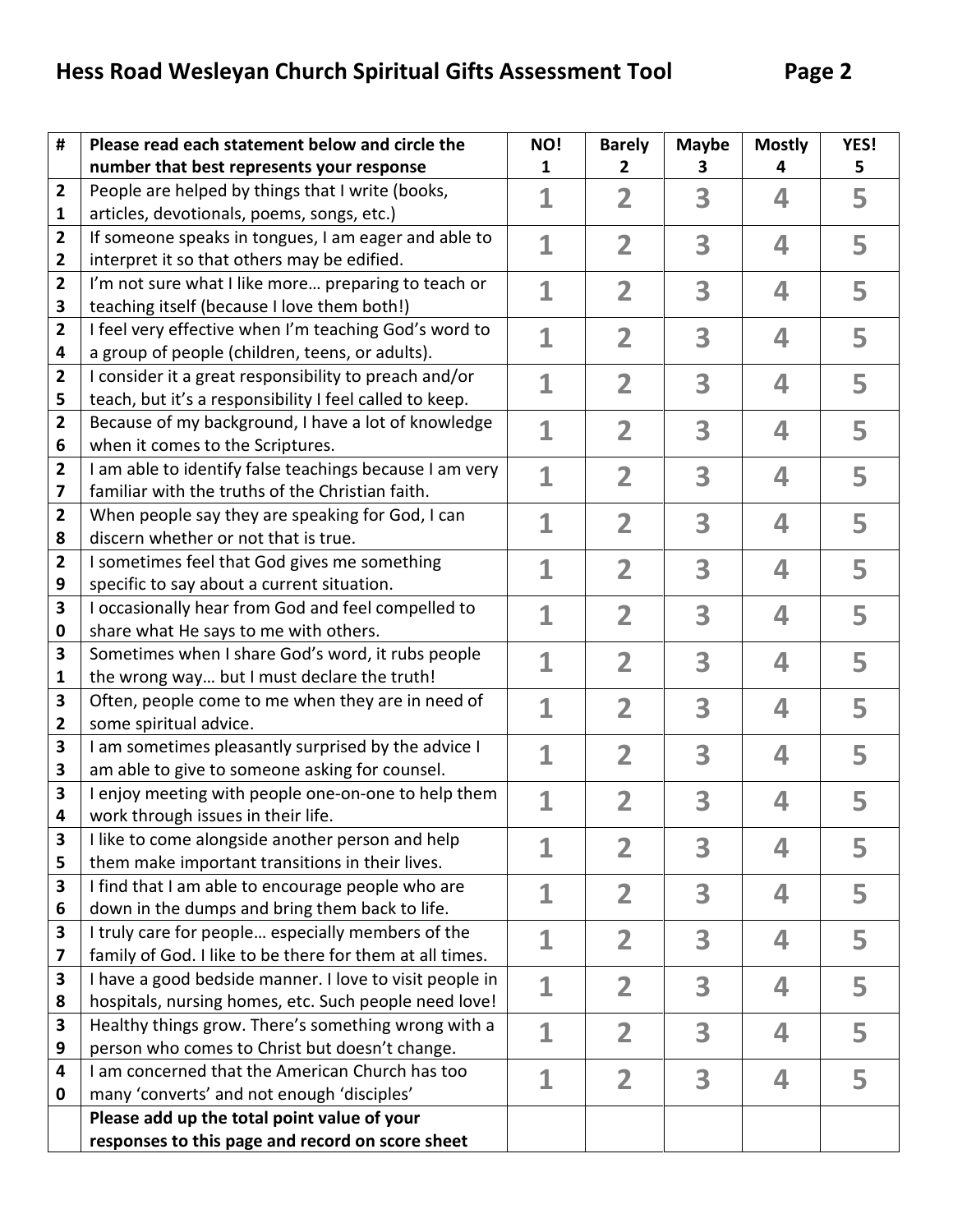| #                       | Please read each statement below and circle the                                                   | NO!          | <b>Barely</b>           | <b>Maybe</b> | <b>Mostly</b> | YES! |
|-------------------------|---------------------------------------------------------------------------------------------------|--------------|-------------------------|--------------|---------------|------|
|                         | number that best represents your response                                                         | $\mathbf{1}$ | $\mathbf{2}$            | з            | 4             | 5    |
| 4                       | I have technical skills that I'd love to use for the                                              | 1            | $\overline{\mathbf{2}}$ | 3            | 4             | 5    |
| 1                       | Kingdom of God.                                                                                   |              |                         |              |               |      |
| 4                       | I like to work with my hands. I like to make things for                                           | $\mathbf{1}$ | $\overline{\mathbf{2}}$ | 3            | 4             | 5    |
| 2                       | other ministers and ministries of the church to use.                                              |              |                         |              |               |      |
| 4                       | I am artistic. I can draw pictures, paint scenes, make                                            | $\mathbf 1$  | $\overline{\mathbf{2}}$ | 3            | 4             | 5    |
| 3                       | displays, etc. that are attractive to the eye.                                                    |              |                         |              |               |      |
| 4                       | I like to cook and/or prepare meals so that Christians                                            | $\mathbf 1$  | $\overline{\mathbf{2}}$ | 3            | 4             | 5    |
| 4                       | can fellowship and guests can feel at home.                                                       |              |                         |              |               |      |
| 4                       | People tell me I have an excellent voice and I love                                               | $\mathbf 1$  | 2                       | 3            | 4             | 5    |
| 5                       | to use my voice to sing for the King.                                                             |              |                         |              |               |      |
| 4                       | I am a skilled musician. I can play an instrument (or                                             | 1            | $\overline{\mathbf{2}}$ | 3            | 4             | 5    |
| 6                       | instruments). I love to use this gift for God.                                                    |              |                         |              |               |      |
| 4                       | I like to lead people in worship. I have a great sense                                            | 1            | 2                       | 3            | 4             | 5    |
| 7                       | of where people are at and where they need to be.                                                 |              |                         |              |               |      |
| 4                       | I've been blessed with extra. I feel called to give                                               | 1            | $\overline{\mathbf{2}}$ | 3            | 4             | 5    |
| 8                       | substantially to the church.                                                                      |              |                         |              |               |      |
| $\overline{\mathbf{4}}$ | I have the financial wherewithal to meet immediate                                                | 1            | 2                       | 3            | 4             | 5    |
| 9                       | needs and I have a desire to do so.                                                               |              |                         |              |               |      |
| 5                       | God has given me a vision of something that should                                                | 1            | $\overline{\mathbf{2}}$ | 3            | 4             | 5    |
| 0                       | be that currently is not (or is in development).                                                  |              |                         |              |               |      |
| 5                       | When I speak, people tend to listen. For whatever                                                 | 1            | 2                       | 3            | 4             | 5    |
| 1                       | reason I seem to be very influential.                                                             |              |                         |              |               |      |
| 5<br>2                  | I have the ability to oversee a ministry and assure                                               | 1            | $\overline{\mathbf{2}}$ | 3            | 4             | 5    |
| 5                       | that it takes ground for Jesus Christ.<br>I don't like to micro-manage, but I can inspire a group |              |                         |              |               |      |
| 3                       | of people to fulfill their God-given tasks.                                                       | 1            | 2                       | 3            | 4             | 5    |
| 5                       | I like to think through the big picture and then find                                             |              | $\overline{\mathbf{2}}$ | 3            | 4             |      |
| 4                       | ways to make the pieces more efficient.                                                           |              |                         |              |               | 5    |
| 5                       | I am a well-organized and detail-oriented person. I                                               |              |                         |              |               |      |
| 5                       | also have skills in office administration.                                                        | 1            | $\overline{\mathbf{2}}$ | 3            | 4             | 5    |
| 5                       | I don't necessarily have a vision from God, but I love                                            |              |                         |              |               |      |
| 6                       | to bring other people's visions into reality.                                                     | 1            | $\overline{\mathbf{2}}$ | 3            | 4             | 5    |
| 5                       | I am glad just to come alongside a fellow minister                                                |              |                         |              |               |      |
| 7                       | that needs help and do whatever they need.                                                        | 1            | $\overline{\mathbf{2}}$ | 3            | 4             | 5    |
| 5                       | I like to work behind the scenes. I don't mind doing                                              | $\mathbf 1$  | $\overline{2}$          | 3            | 4             | 5    |
| 8                       | the dirty work that helps other ministries flourish.                                              |              |                         |              |               |      |
| 5                       | I consider prayer to be the most under-utilized                                                   | 1            | $\overline{\mathbf{2}}$ | 3            | 4             | 5    |
| 9                       | weapon the church has in its mission.                                                             |              |                         |              |               |      |
| 6                       | I feel that God answers my prayers and so I pray                                                  | 1            | $\overline{\mathbf{2}}$ | 3            | 4             | 5    |
| 0                       | continually, aggressively, and passionately.                                                      |              |                         |              |               |      |
|                         | Please add up the total point value of your                                                       |              |                         |              |               |      |
|                         | responses to this page and record on score sheet                                                  |              |                         |              |               |      |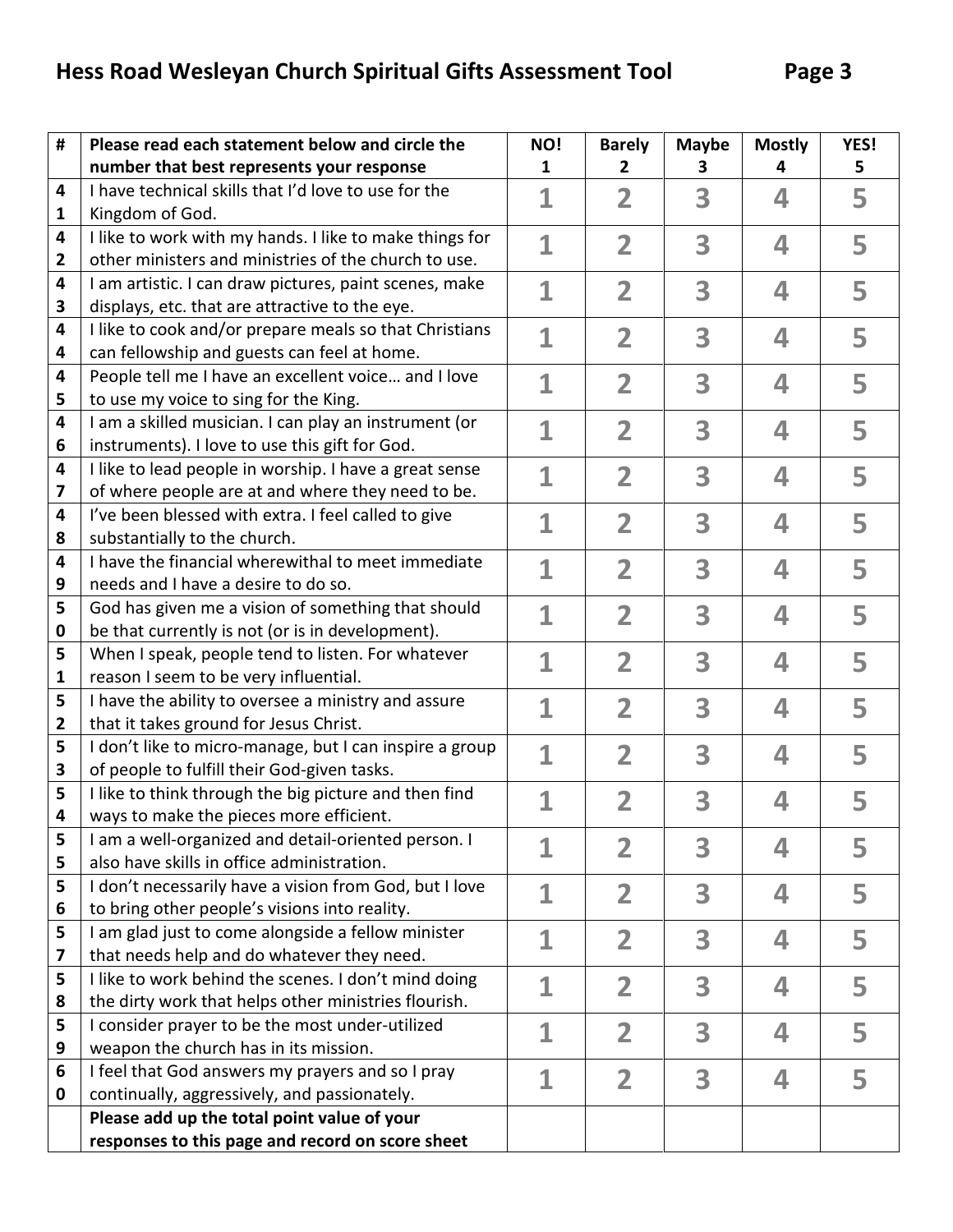| #                       | Please read each statement below and circle the                           | NO!          | <b>Barely</b>                 | <b>Maybe</b> | <b>Mostly</b> | YES! |
|-------------------------|---------------------------------------------------------------------------|--------------|-------------------------------|--------------|---------------|------|
|                         | number that best represents your response                                 | 1            | 2                             | 3            | 4             | 5    |
| 6                       | When I lay hands on people or objects and pray for                        | $\mathbf 1$  | $\overline{\mathbf{2}}$       | 3            | 4             | 5    |
| 1                       | them, miracles sometimes seem to happen!                                  |              |                               |              |               |      |
| 6                       | I believe I've been sent by God to plant churches and                     | 1            | $\overline{\mathbf{2}}$       | 3            | 4             | 5    |
| 2                       | miracles in my ministry seem to confirm this!                             |              |                               |              |               |      |
| 6                       | I sense that I have been commissioned directly by                         | 1            | $\overline{\mathbf{2}}$       | 3            | 4             | 5    |
| 3                       | Jesus to bring the Gospel to a people or area.                            |              |                               |              |               |      |
| 6                       | I find it hard not to be burdened by the status of lost                   | $\mathbf 1$  | $\overline{\mathbf{2}}$       | 3            | 4             | 5    |
| 4                       | people.                                                                   |              |                               |              |               |      |
| 6                       | I often share my testimony with non-believers. Doing                      | 1            | $\overline{\mathbf{2}}$       | 3            | 4             | 5    |
| 5                       | so seems natural to me.                                                   |              |                               |              |               |      |
| 6                       | I find it easy to transition to spiritual matters in every                | $\mathbf{1}$ | $\overline{\mathbf{2}}$       | 3            | 4             | 5    |
| 6                       | day conversations.                                                        |              |                               |              |               |      |
| 6                       | I have actually led people to the point of decision in                    | $\mathbf 1$  | 2                             | 3            | 4             | 5    |
| 7                       | regards to the Gospel of Jesus Christ.                                    |              |                               |              |               |      |
| 6                       | I have been able to cast a demon (or demons) out of                       | 1            | $\overline{\mathbf{2}}$       | 3            | 4             | 5    |
| 8                       | an oppressed person through the power of Christ.                          |              |                               |              |               |      |
| 6                       | I find it hard not to be burdened by the lowly status                     |              | 2                             | 3            | 4             | 5    |
| 9                       | of needy people.                                                          |              |                               |              |               |      |
| 7                       | I have a track record of finding ways to help people                      | 1            | $\overline{\mathbf{2}}$       | 3            | 4             | 5    |
| $\mathbf 0$             | with significant material needs.                                          |              |                               |              |               |      |
| 7                       | The church needs to be more active in compassion                          | 1            | $\overline{2}$                | 3            | 4             | 5    |
| 1<br>7                  | ministries in our area and throughout the world.                          |              |                               |              |               |      |
| $\overline{2}$          | I believe the primary purpose of the church is the<br>work of evangelism. | 1            | $\overline{\mathbf{2}}$       | 3            | 4             | 5    |
| $\overline{\mathbf{z}}$ | I would love to be part of an outreach event that                         |              |                               |              |               |      |
| 3                       | gave me opportunity to share the Gospel.                                  | 1            | $\overline{\mathbf{2}}$       | 3            | 4             | 5    |
| 7                       | I like to come up with creative ways to share the                         |              |                               |              |               |      |
| 4                       | Gospel in our area.                                                       | $\mathbf 1$  | $\overline{\mathbf{2}}$       | 3            | 4             | 5    |
| 7                       | I think 'the church' would be much more effective if it                   |              |                               |              |               |      |
| 5                       | spent less time at 'the church.'                                          | 1            | 2                             | 3            | 4             | 5    |
| 7                       | Most people would consider me an extrovert. I am a                        |              |                               |              |               |      |
| 6                       | people-person for sure.                                                   | 1            | $\overline{\mathbf{2}}$       | 3            | 4             | 5    |
| 7                       | The church should be more aggressive. Jesus is simply                     | $\mathbf{1}$ | $\overline{\mathbf{2}}$       | 3            | 4             | 5    |
| 7                       | un-stoppable!                                                             |              |                               |              |               |      |
| $\overline{\mathbf{z}}$ | I would love to receive additional training in regards                    | 1            | $\overline{2}$                | 3            | 4             | 5    |
| 8                       | to sharing my faith!                                                      |              |                               |              |               |      |
| $\overline{\mathbf{z}}$ | If I were suddenly called into full-time ministry I'd                     |              | $\mathbf 1$<br>$\overline{2}$ | 3            | 4             | 5    |
| 9                       | love the title 'outreach pastor' very much!                               |              |                               |              |               |      |
| 8                       | I consider 'The Great Commission' to be a key, if not                     | 1            | $\overline{2}$                | 3            | 4             | 5    |
| 0                       | THE key, passage for the church.                                          |              |                               |              |               |      |
|                         | Please add up the total point value of your                               |              |                               |              |               |      |
|                         | responses to this page and record on score sheet                          |              |                               |              |               |      |